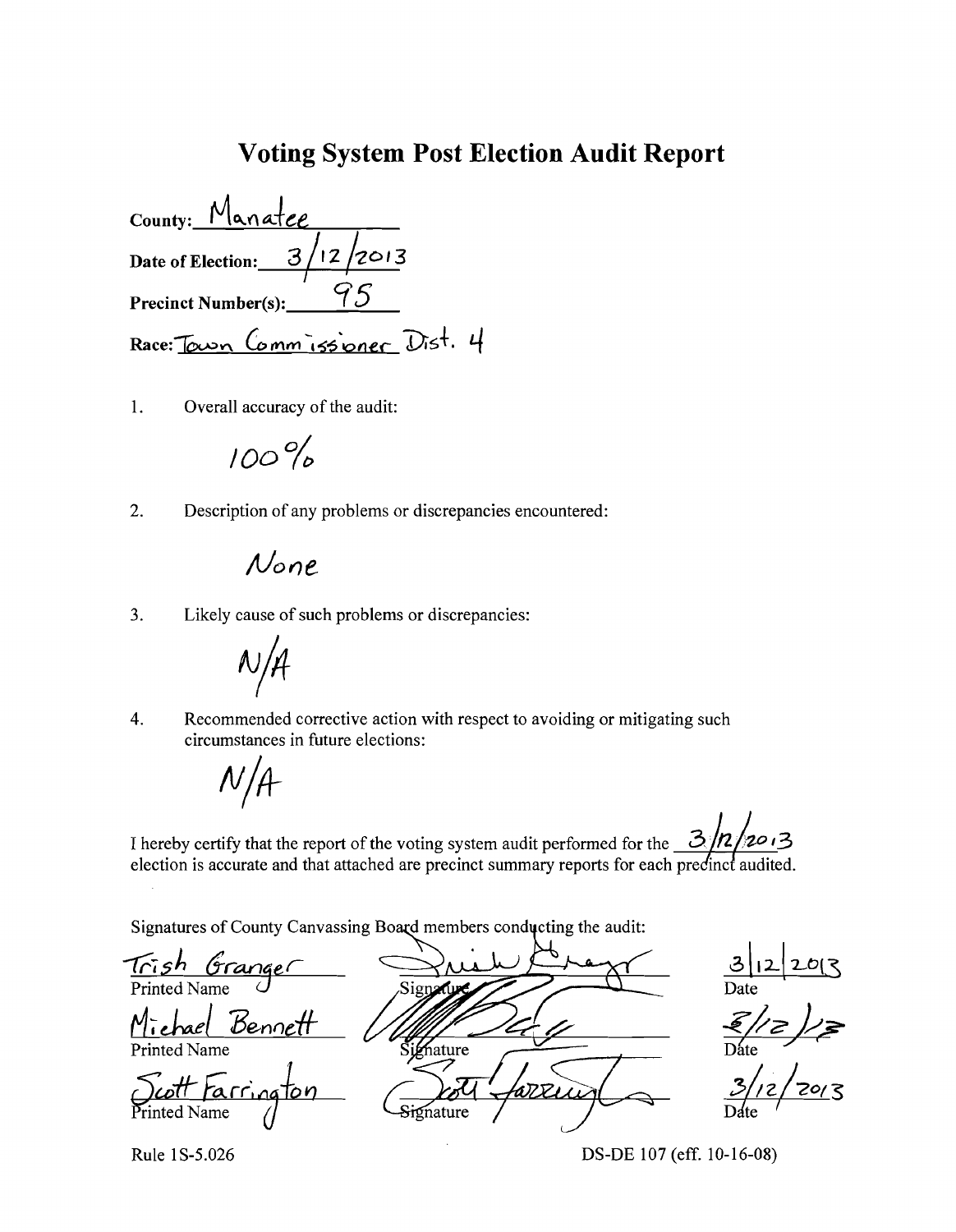# **Precinct Summary**

Race Audited: Town Commissioner Dist. 4 Precinct Number: \_\_\_\_\_\_95

| Candidate Name or Issue Choice | Voting System<br>Total | Manual Public<br><b>Tally Total</b> | Difference $(+ or -)$ |  |
|--------------------------------|------------------------|-------------------------------------|-----------------------|--|
| $\sum w$<br><u>Brown</u>       | 니니                     | いりつ                                 | $\circ$               |  |
| Larry K. Grossman              | 324                    | 324                                 | O                     |  |
|                                |                        |                                     |                       |  |
|                                |                        |                                     |                       |  |
|                                |                        |                                     |                       |  |
|                                |                        |                                     |                       |  |

| Number of ballots overvoted:    |  |
|---------------------------------|--|
| Number of ballots undervoted:   |  |
| Number of questionable ballots: |  |

(Attach a separate Precinct Summary for each precinct audited.)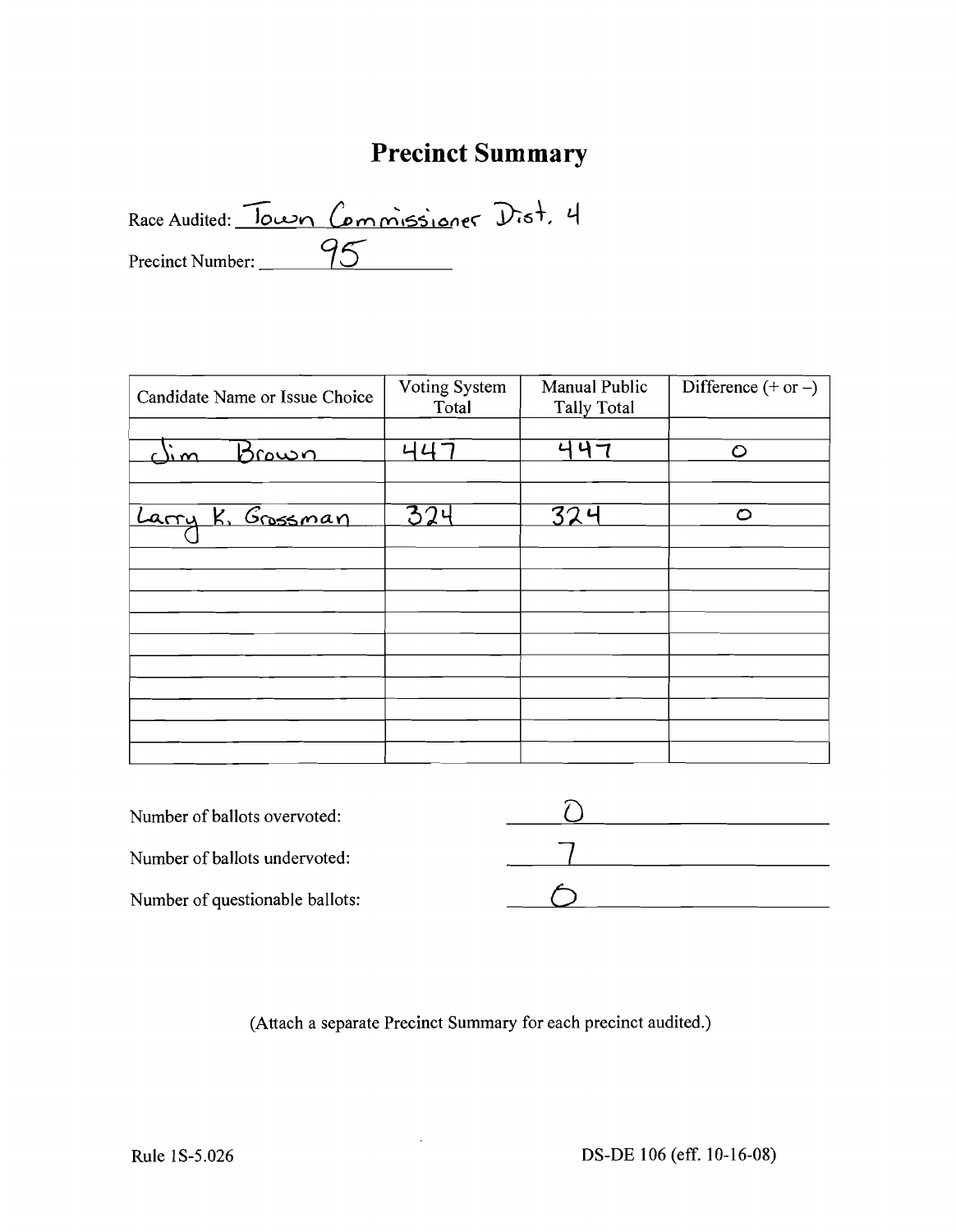| County: Manatee               |  |
|-------------------------------|--|
| Date of Election: $3/12/2013$ |  |
| <b>Precinct Number:</b>       |  |

### Audit Team Worksheet **Marksense Ballots**

Race: Town Commissioner Dist. 4

|                            | <b>Manual Audit Tally</b> |                          |               |                  |               |  |
|----------------------------|---------------------------|--------------------------|---------------|------------------|---------------|--|
| <b>Candidate or Issue</b>  | <b>Early Voting (EV)</b>  | <b>Election Day (ED)</b> | Absentee (AB) | Provisional (PV) | <b>Totals</b> |  |
| <u>Sim Brown</u>           | $\sqrt{2}$                | <u> 110</u>              | 12            |                  | 447           |  |
|                            |                           |                          |               |                  |               |  |
| Larry K. Grossman          | $\mathbf \tau$            | 54                       | $Q \cup$      |                  | 324           |  |
|                            |                           |                          |               |                  |               |  |
|                            |                           |                          |               |                  |               |  |
|                            |                           |                          |               |                  |               |  |
|                            |                           |                          |               |                  |               |  |
| <b>Write-in Candidates</b> |                           |                          |               |                  |               |  |
| <b>Overvotes</b>           |                           |                          |               |                  |               |  |
| <b>Undervotes</b>          | ∝                         |                          |               |                  |               |  |
| Questionable               | $\subset$                 |                          |               |                  |               |  |

#### Audit Team Members:

*M·/5c41t* Si~ /vl. 0dfL 3/;V/I~ Printed Name Date ......

Audit Team Members:<br> $\frac{\text{Audit Team Members:}}{\text{Printed Name}}$   $\frac{\text{Auc}}{\text{Disqu}}$   $\frac{\text{Auc}}{\text{Disqu}}$   $\frac{\text{Auc}}{\text{Date}}$   $\frac{\text{Buc}}{\text{Date}}$ 

Rule 1S-5.026 DS-DE 105B (eff. 10-16-08)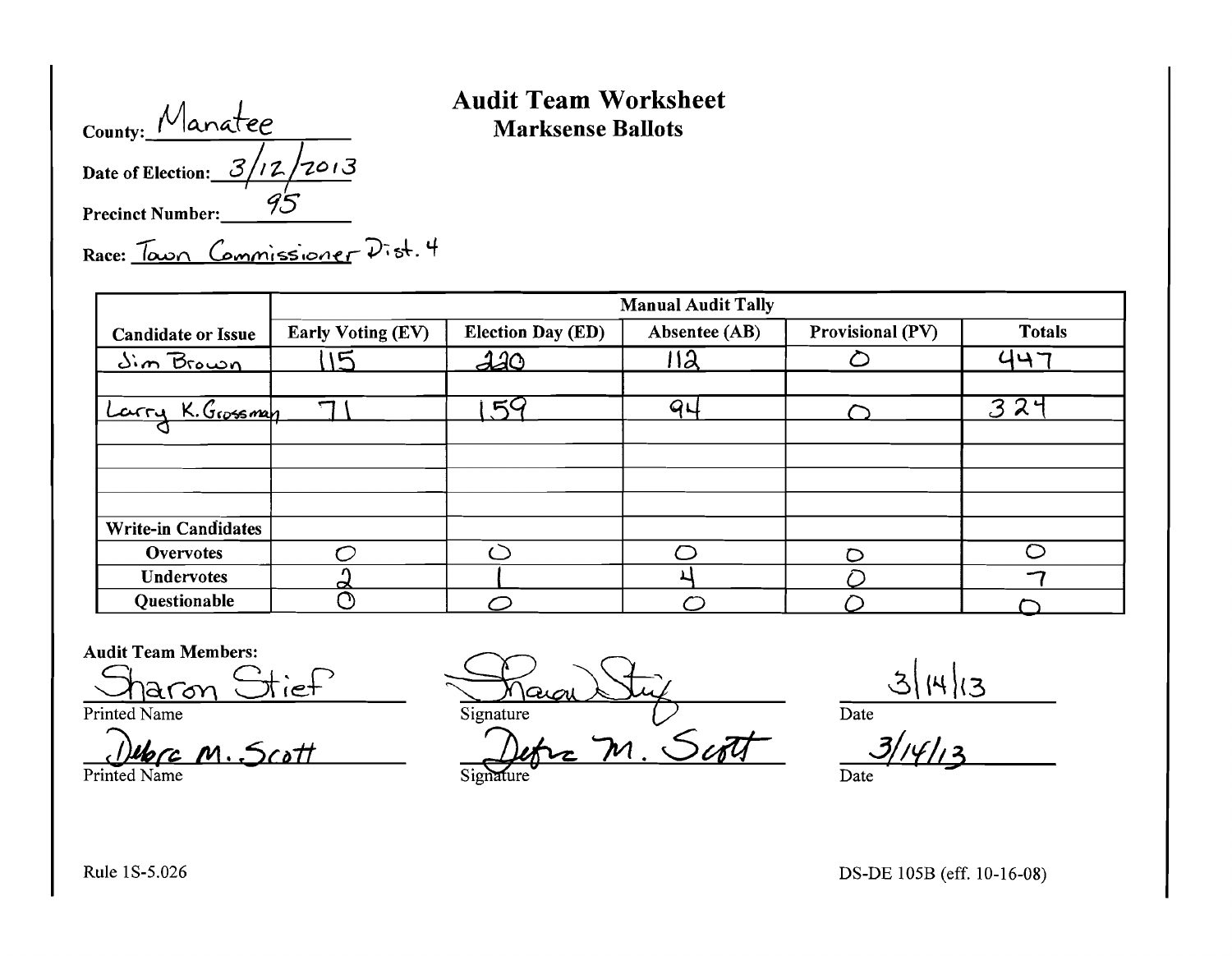| County: Manatee               |  |
|-------------------------------|--|
| Date of Election: $3/12/2013$ |  |
| <b>Precinct Number:</b>       |  |

# **Audit Team Worksheet DRE Ballots**

Race: Town Commissioner Dist. 4

|                            | <b>Manual Audit Tally</b> |                          |                   |               |  |  |  |
|----------------------------|---------------------------|--------------------------|-------------------|---------------|--|--|--|
| <b>Candidate or Issue</b>  | <b>Early Voting (EV)</b>  | <b>Election Day (ED)</b> | Provisional (PV)  | <b>Totals</b> |  |  |  |
| <u> dim Brown</u>          |                           |                          |                   |               |  |  |  |
| Larry K. Grossman          | $\circ$                   | $\mathcal{D}$            | $\curvearrowleft$ | $\mathcal{C}$ |  |  |  |
|                            |                           |                          |                   |               |  |  |  |
|                            |                           |                          |                   |               |  |  |  |
|                            |                           |                          |                   |               |  |  |  |
| <b>Write-in Candidates</b> |                           | $\mathcal{N}A$           | $N$ A             | NA            |  |  |  |
| <b>Undervotes</b>          |                           |                          |                   |               |  |  |  |

**Audit Team Members:** 

Stief naron

Printed Name

 $\omega$ ra m. Scott Printed Name

Tarai Signature

Scott Signature

 $3|14|13$ 

 $\overline{Date}$ 

 $\overline{3}$  $\overline{\text{Date}}$ 

Rule 1S-5.026

DS-DE 105A (eff. 10-16-08